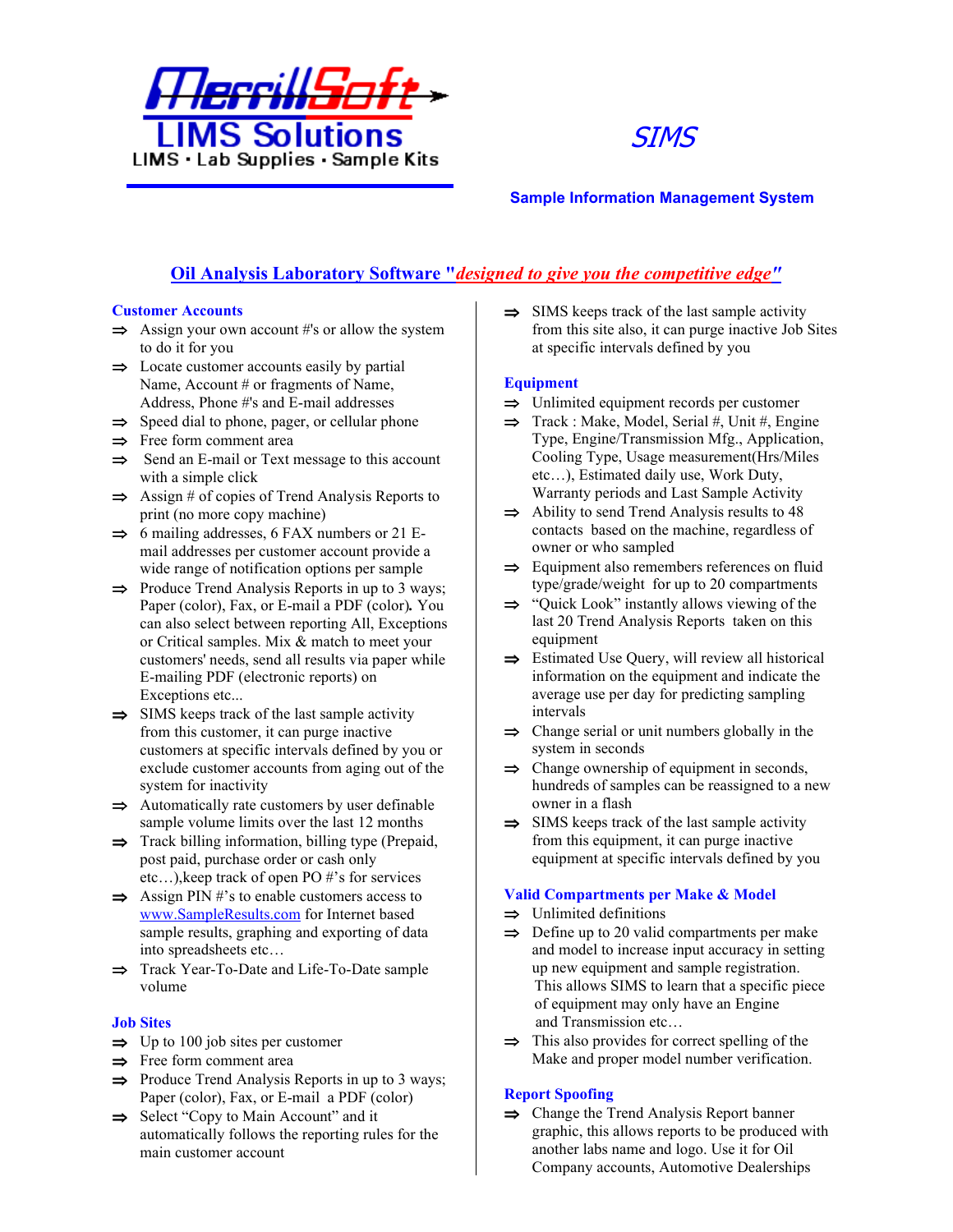etc… Those that require that their name and logo appear on the reports not the actual labs. Set it once and SIMS remembers to make the change automatically until instructed otherwise.

 $\Rightarrow$  Free form comment area for specific comments on this Spoofing account, like open PO # to bill at the end of each month etc…

## **Compartments**

- $\Rightarrow$  Unlimited user defined compartments
- $\Rightarrow$  Define compartment test packages; which tests are performed based on compartments
- $\Rightarrow$  Create customer specific compartment test packages

#### **System Recovery**

 $\Rightarrow$  SIMS internally keeps up to 31 days of backups in addition to your own IT department backups.

#### **Interpretation Phrases**

 $\implies$  Over 46,000 user defined interpretations of 150 characters

#### **Analysis**

- $\Rightarrow$  Up to 100 different user defined tests
- $\Rightarrow$  2 Microscope Images per sample
- $\Rightarrow$  2 user definable Graphs (multiple point) per sample in line, H bar, V bar and Area mode

## **Sample Registration**

- $\Rightarrow$  Ability to enter samples in sequence or randomly
- $\Rightarrow$  Register samples by unit number or serial number
- $\Rightarrow$  Multi-user registration allows for simultaneous registration
- $\Rightarrow$  Quick sample entry features
- $\Rightarrow$  Automatic sample numbering
- $\Rightarrow$  Display of last sample entered to eliminate duplicates
- $\Rightarrow$  Display of last service meter/odometer to aid sample registration accuracy
- $\Rightarrow$  Register samples for any date up to 9999 per date
- $\Rightarrow$  Track fluid status: Unknown, Changed, Sampled or Special
- $\Rightarrow$  Track Filter Changes
- $\Rightarrow$  Work Order or Customer reference Information
- $\Rightarrow$  Add New Customers, Equipment, Compartments or Job Sites directly from the Sample Registration Screen

## **Reporting**

- $\Rightarrow$  Laser printed Trend Analysis reports (b&w or color) with changeable banner graphics
- $\Rightarrow$  Complete variety of predefined reports with numerous selection criteria options
- $\Rightarrow$  Complete or partial runs of Trend Analysis Reports can be printed, Faxed, E-mailed or Text messaged
- $\Rightarrow$  Print, E-mail or Fax any SIMS report to anyone, with the Report Wizard. It makes producing and delivering reports effortless
- $\Rightarrow$  Report Wizard can also send any report to any Network printer in your organization

## **Interpreters Screen**

- $\Rightarrow$  See the entire history
- $\Rightarrow$  Edit any reading
- $\Rightarrow$  Single screen interpretation, no scrolling
- $\Rightarrow$  Interpret with a click of the mouse
- $\Rightarrow$  Get averages instantly
- $\Rightarrow$  Suspend samples for interpretation at a later date (missing information or test equipment failure)
- $\Rightarrow$  Interpretations can be done by saved phrases, speed codes, direct typing or voice! Talk directly to SIMS, it types it for you with incredible accuracy.

## **Extended Capabilities**

- $\Rightarrow$  Built-in faxing and E-mailing of Reports
- $\Rightarrow$  Partial Unit & Serial number locator
- $\Rightarrow$  5 pricing tiers per test package
- $\Rightarrow$  Ability to call, page, fax, text or E-mail contacts from within the application
- $\Rightarrow$  Automatically collect data from testers via LAN, Serial, Wireless or Floppy disk even (no more manual entry) SIMS can process 200+ samples per second!
- $\Rightarrow$  Quick manual data entry for testers without automatic data collection capabilities
- $\Rightarrow$  Complete online help system
- $\Rightarrow$  Data accessible via local area network, wide area network, dial-up, or Internet
- $\Rightarrow$  Multi-user capability
- $\Rightarrow$  Provides customer lookup ability on their specific fleet. Hundreds of simultaneous lookups can be performed with **NO** impact to the lab system performance
- $\Rightarrow$  Very Quick response times, it would be hard to beat *SIMS* for speed

## **Export Data**

- $\Rightarrow$  **SIMS** can export all of it's data into one of 7 different standard formats like Lotus or Excel
- $\Rightarrow$  It can handle the toughest requests, like all customers with a 5 in the zip code or phone #, that's how specific it can get!
- $\implies$  And it's fast, 2,000 pieces of equipment can be exported per second!

## **Account Representatives**

- $\implies$  Assign up to 3 account reps per customer account.
- $\Rightarrow$  Optionally enable account reps to be copied via PDF files with the ability to E-mail reports on all samples or exceptions only

## **Security Profiles**

 $\Rightarrow$  Every feature in SIMS is controlled based on user login, the lab manager can enable or disable features based on staff needs

#### **Wear Tables**

- $\Rightarrow$  Unlimited user definable by customer, make, model, compartment or serial number range
- $\Rightarrow$  Specify up to 20 wear metals
- $\Rightarrow$  Specify Normal, Reportable or Critical limits